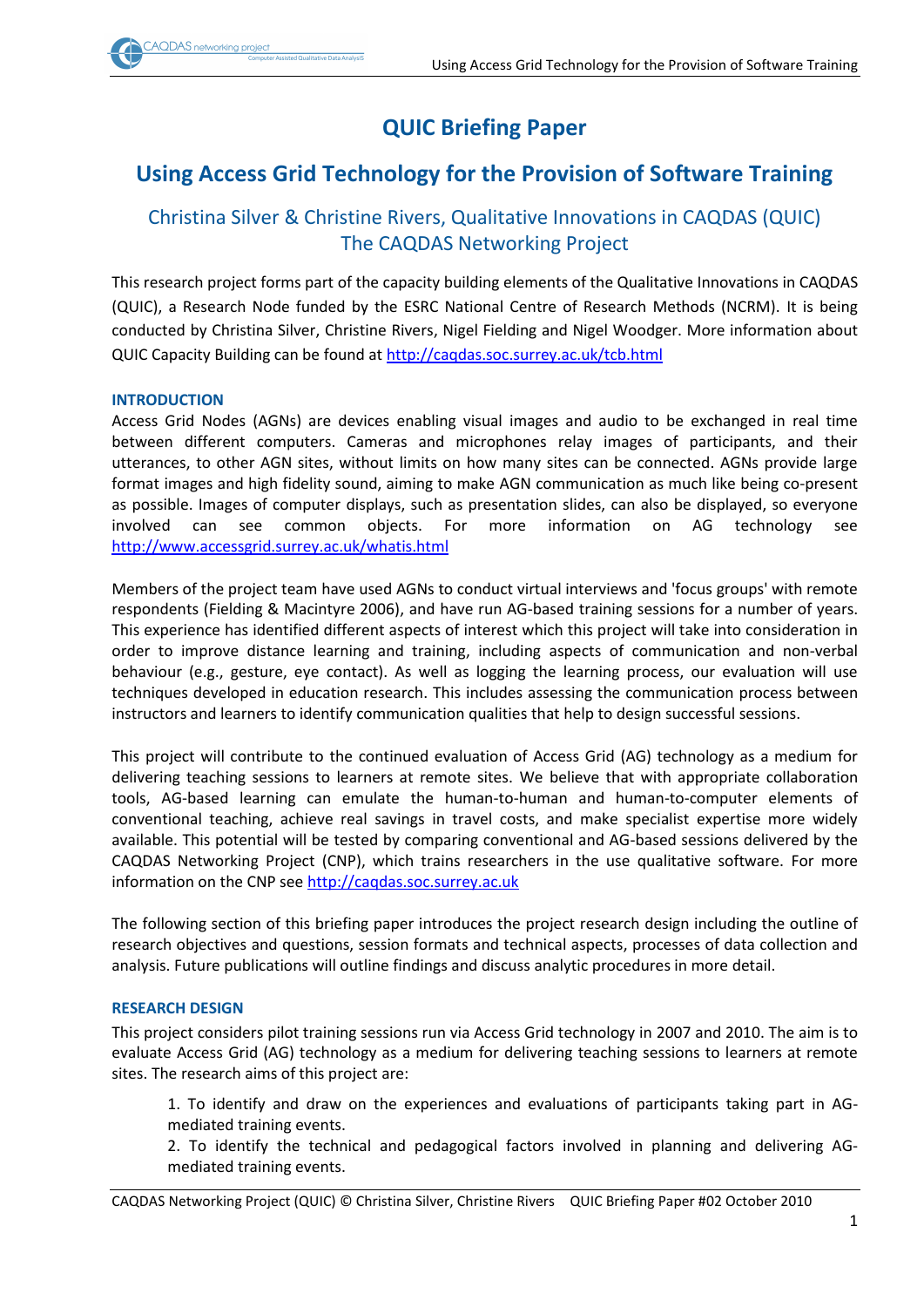3. To develop a 'walk-in' solution to delivering AG-mediated sessions which minimises technical and time resources and to develop guidelines for doing so.

## **Session formats and technical aspects**

This section explains the design of the sessions (held in 2007 and 2010) and technical aspects that had to be considered. Two types of training sessions are compared for this project: awareness raising sessions (AWR) and intermediate support sessions (ISS). Awareness raising sessions are essentially lecture-style sessions comprising demonstration and discussion of several CAQDAS packages with the aim of enabling participants to make informed decisions about which package will be most suitable for their research project. Intermediate Support Sessions are interactive hands-on teaching sessions in which participants have a laptop with their work in progress loaded within their chosen CAQDAS package. The tutor provides project-specific support to individual participants as well as providing general advice on more advanced software features to the group as a whole. Table 1 gives an overview of session designs.

| <b>Session</b><br><b>Number</b> | <b>Number</b><br>οf | <b>Cameras</b><br>and | of<br><b>Total</b><br>number<br>participants |                   | <b>Training</b><br>session type | <b>Type of Data</b> | Session<br><b>Date</b> |
|---------------------------------|---------------------|-----------------------|----------------------------------------------|-------------------|---------------------------------|---------------------|------------------------|
|                                 | <b>Locations</b>    | <b>Video</b>          | <b>Location 1</b>                            | <b>Location 2</b> |                                 |                     |                        |
|                                 |                     | Output                | (Host)                                       | (Remote)          |                                 |                     |                        |
| $AG1-$                          | $\overline{2}$      | 5                     | $\mathbf{1}$                                 | 3                 | Awareness-                      | Multiple            | June                   |
| AWR-ST                          |                     |                       |                                              |                   | raising                         | Videos              | 2007                   |
|                                 |                     |                       |                                              |                   | Lecture<br>style                | synchronized        |                        |
|                                 |                     |                       |                                              |                   | (AWR)                           |                     |                        |
| AG2-ISS-                        | $\overline{2}$      | 4                     | 1                                            | $\overline{2}$    | Intermediate                    | Multiple            | June                   |
| <b>MC</b>                       |                     |                       |                                              |                   | support                         | Video               | 2007                   |
|                                 |                     |                       |                                              |                   | session (ISS)                   | synchronized        |                        |
| $AG3-$                          | $\overline{2}$      | 6                     | 6                                            | 5                 | Awareness-                      | Multiple            | July                   |
| AWR-                            |                     |                       |                                              |                   | raising                         | Videos              | 2010                   |
| BS+GU                           |                     |                       |                                              |                   | Lecture<br>style                |                     |                        |
|                                 |                     |                       |                                              |                   | (AWR)                           |                     |                        |

## **Table 1 :** Breakdown of AG-mediated sessions

The intention in both awareness raising sessions was to include demonstrations of qualitative software applications. In the 2007 session, however, this was not possible as the remote location was unable to install the desktop sharing application which was planned to be used to stream the software demonstrations. Therefore this session comprised an extended power point presentation without any software demonstration.

Figure 1 illustrates the set up of the participations and technical features during the AGN sessions. The two awareness raising sessions were held in lecture-style format, whereby the trainer initially talked through a power point presentation which was transmitted to the remote locations via the Access Grid.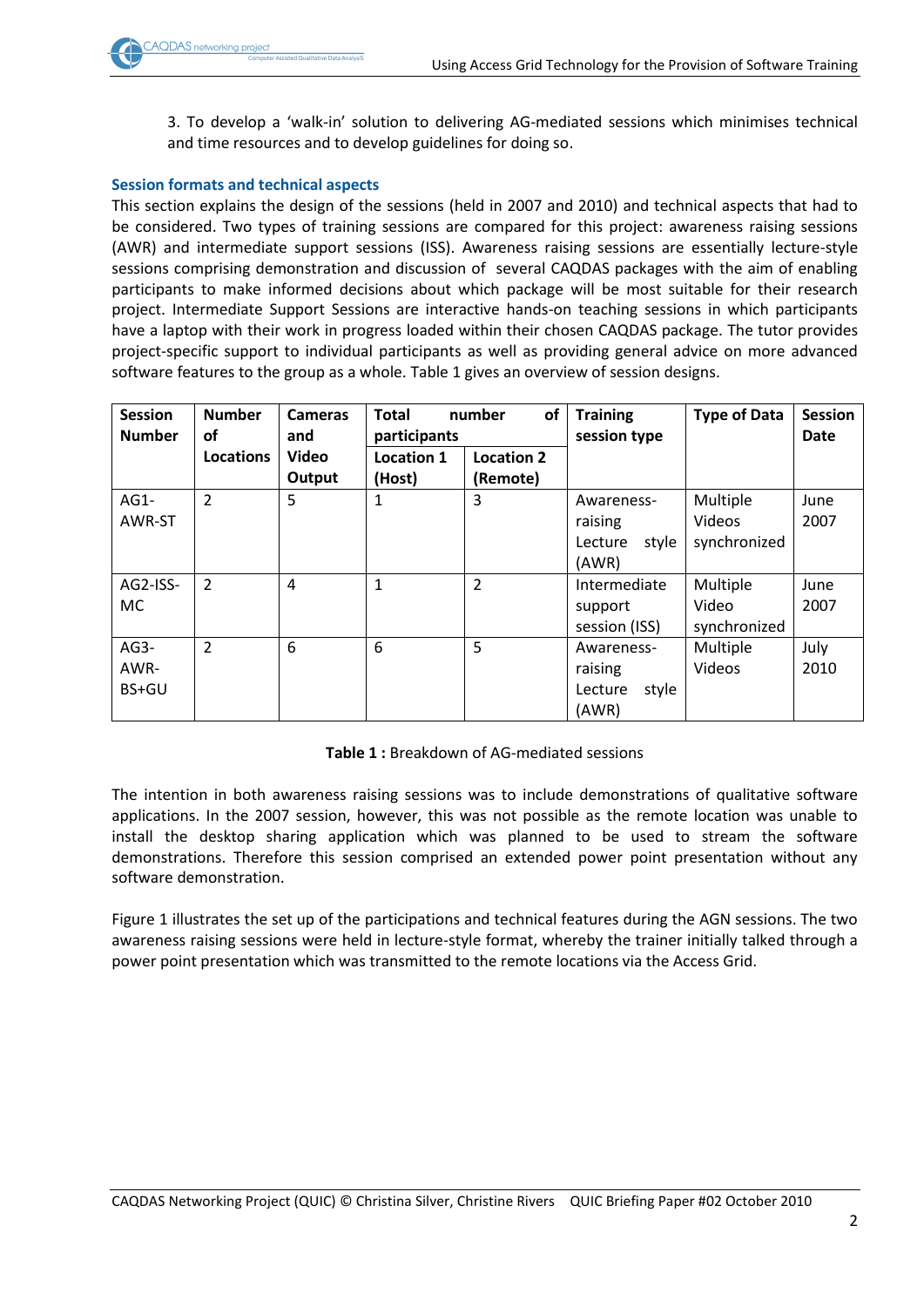

**Figure 1:** Room set up and participants for AGN sessions in 2007

The 2007 intermediate support session involved three participants working on the same research project using the CAQDAS package ATLAS.ti. They were located together at a remote site and the trainer was at the host location. Ahead of the session the participants had notified the trainer about their project and progress with the software, highlighting a number of issues they were having and specific questions about software functionality. One of the participants loaded up a working version of the ATLAS.ti project and shared their desktop with the trainer via the beta version of MS Shared View. This was visible on the trainer's computer desktop. The session comprised discussion of the project, progress with the software, and trouble-shooting of particular problems whereby the trainer talked the participants through tasks and processes. The participants in this session were familiar with the basic workings of the software, having previously attended an introductory training workshop. Therefore the simple desktop sharing technology was sufficient for the purpose of showing the tutor around the working project and highlighting where difficulties lay. The tutor was able to troubleshoot these issues simply by describing how to access particular functions or to demonstrate more complex procedures.

The 2010 session can be understood as a follow-up study of the 2007 session. The technical and pedagogic aspects that had been raised and identified during the 2007 session were considered and influenced the design of the 2010 session. Figure 2 illustrates the set up of the room. Based on the insights gained in the 2007 session, the group size for the 2010 session was increased and participants in both host and remote locations formed so called 'mixed presence groups' (Tang et al, 2006), which consisted of six participants including the teacher in the host location and five participants in the remote location. As a result the 2010 session took a different technical approach, utilising the web-based desktop sharing tool LogMeIn Express. This tool provides convenient and user-friendly means of desktop sharing without the need to install an application. Two remote locations were recruited for the 2010 session but unforeseen technical issues with the Access Grid hardware at one remote location during set-up resulted in this location having to withdraw from the session at short notice.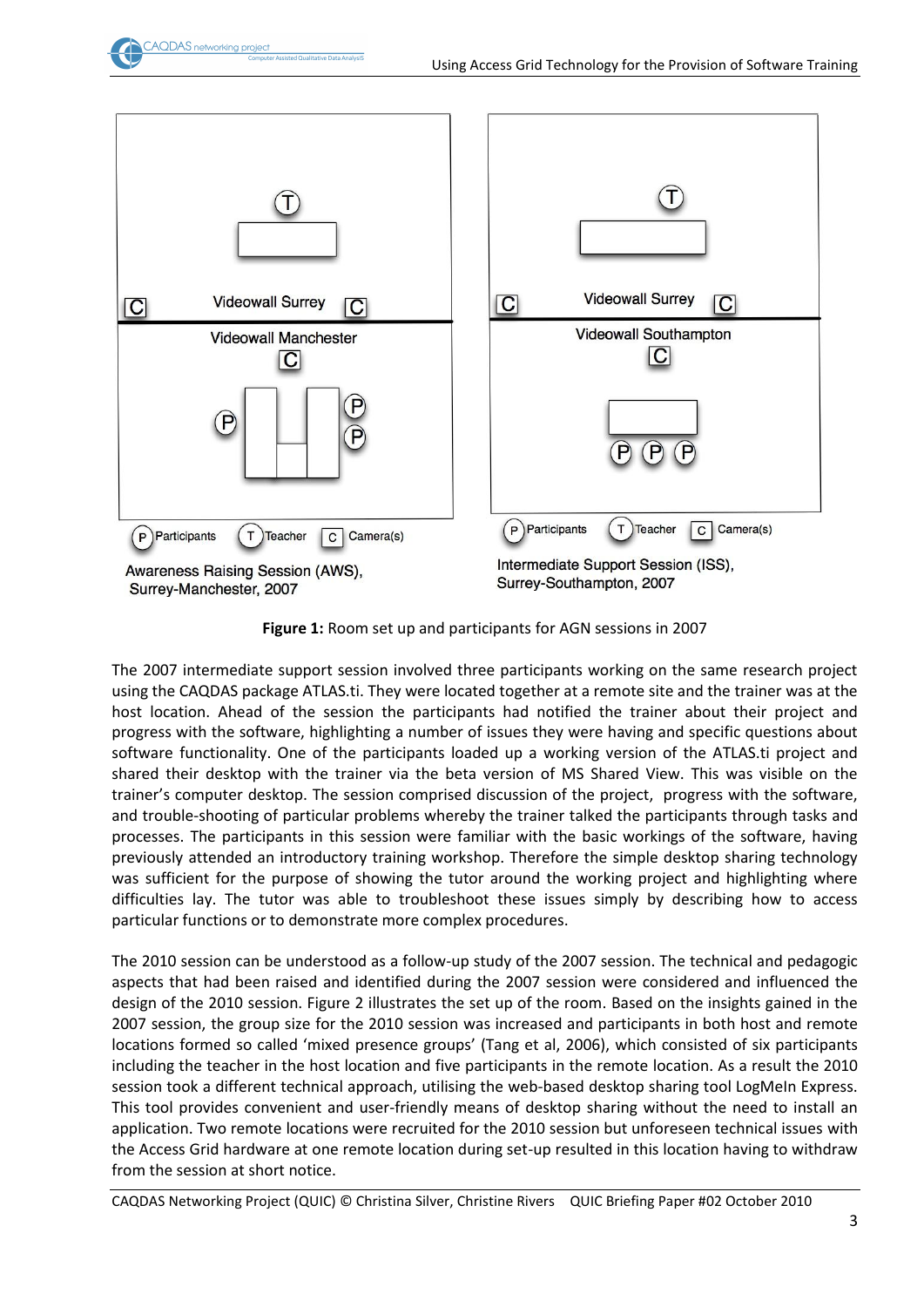



Awareness Raising Session, Surrey-Bristol, 2010

**Figure 2:** Room set up and participants for AGN session in 2010

In both awareness-raising sessions participants were encouraged to ask questions throughout in order to emulate the way a co-present awareness-raising session would flow.

## **Recruitment of participants**

The participants who took part in the three sessions were recruited through the Project website, on which the sessions were advertised and participation requested. For the 2010 AWR session, participants attending one of the remote sites were recruited by a local contact who advertised the sessions to interested students. An incentive payment of £10.00 was paid to all participants at the end of each session.

## **Consent**

Due to the visual nature of the data generated, it was important to ensure participants were fully aware that their image and real name, as well as the content of their feedback may be used for analytic and dissemination purposes. The consent form therefore provided participants with the opportunity to specify that they would prefer to have their image obscured in any resultant publications or conference presentations. See the Appendix to this document for an example of the Consent Form used. However, none of the participants requested this option.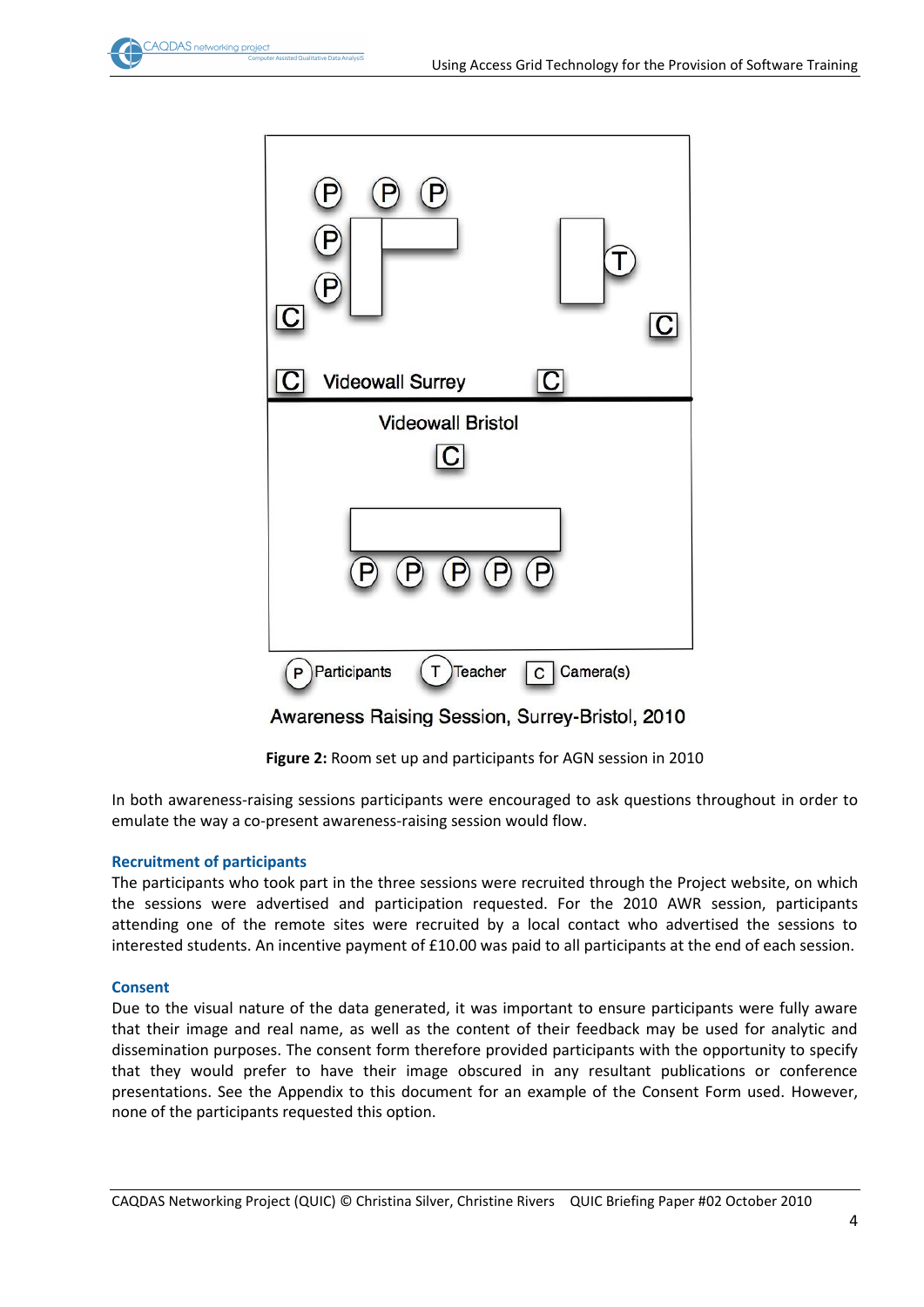#### **Room Arrangement and Camera Set-up**

In setting up an AG-mediated session the arrangement of the room and node camera placement are of paramount importance as these two aspects are the prime means of ensuring the experience emulates copresent interactions as much as possible. Feedback from participants taking part in the 2007 session and technical experiences of working with remote sites informed the set-up design for the follow-up session in 2010.

A key area of interest in this project relates to the nature of the interaction between the trainer and participants in an AG-mediated context. It was therefore important to capture the sessions from different angles. The Access Grid Node Computer itself was used to record two of the visual streams on view in each location. This included the main camera view transmitted to the remote location, (which in all cases was a close-up view of the trainer), the remote location's rear camera view (which included the layout of all the views displayed at the remote location), and two views of the remote location visible in the host location (typically a general view showing all the participants and their seating arrangements, and a close up view in order to elucidate some facial expressions). These four camera views were prepared such that they constituted one video stream for analytic purposes. As well as the AG Node computer recordings, two freestanding digital camcorders were used to capture additional angles and to act as back-ups.

#### **Data collection**

A total of three AG-mediated training sessions (two awareness-raising lecture-style sessions and one intermediate support session) have been conducted and multiple video recordings of the various sites have been collected for further analytical use. Table 1 illustrates the break-down of these sessions according to training type, participant structure but also shows how the data has been collected; having different locations and multiple cameras in each location results in multiple videos. These videos have to be synchronized in order to view and follow the interaction in both locations and further to analyse the data from different camera angles. Figure 3 shows the synchronized video of one of the AGN session in 2007 captured from six different cameras, which highlights the complexity of collecting multiple videos and preparing them for further analysis.

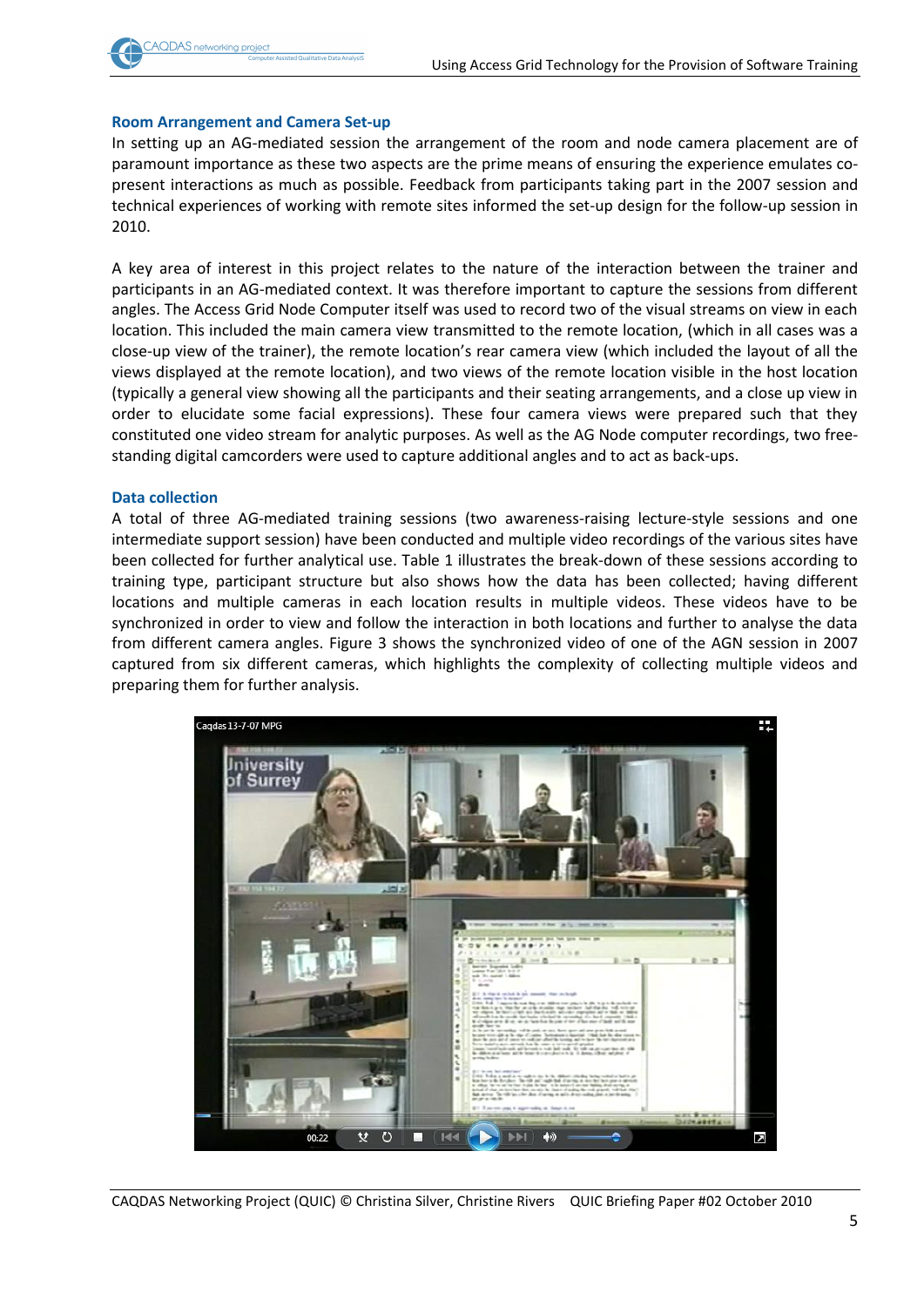**Figure 3:** Screenshot of synchronised videos of AGN session 2007 (captured from 6 cameras)

## **DATA ANALYSIS**

The CAQDAS packages Transana and DRS will be used to analyse the data collected during the AGN sessions in 2007 and 2010. Both packages offer different possibilities to analyse video data and both allow multiple video streams to be synchronised which is of great advantage as multiple video streams of each location have been collected and require precise synchronisation in order to be analysed. The analysis of the data from the AGN sessions will consider two different aspects: the impact and effect of delivering teaching sessions via the Access Grid, and an evaluation of the substantial analytical tools the CAQDAS packages provide for this. Regarding analysing the impact of delivering teaching sessions via the AG, different aspects will be taken into account; for instance user experience, social interaction, communication problems, and the effects of presentation, as well as technical aspects. These will be compared to face-to-face sessions in order to identify differences and similarities between different types of teaching (remote versus face-toface).

## **ETHICS**

The QUIC project has received University of Surrey internal ethical approval and therefore does not need to secure separate ethical approval for this project. We will be following standard practice in terms of confidentiality and anonymity of materials provided by respondents and we will seek permission to release examples of this work for teaching purposes.

## **FURTHER INFORMATION**

The QUIC project will be publishing interim and final results from this project during 2011 as part of the Working Paper series. There will also be opportunities to discuss the implications via our Methodological Seminar Series (se[e http://caqdas.soc.surrey.ac.uk/methodseminars.html](http://caqdas.soc.surrey.ac.uk/methodseminars.html)).

## **References**

Fielding N & Macintyre M (2006) [Access Grid Nodes in Field Research,](http://www.socresonline.org.uk/11/2/fielding.html) Sociological Research Online, Volume 11(2)

Tang, A., Boyle, M. & Greenberg, S. (2004). Display and Presence Disparity of Mixed Presence Groups. *5h Australasian User Interface Conference (AUIC2004)*. Dunedin, NZ, Conferences in Journal Research and Practice in Information Technology. 37(2). 73-82.